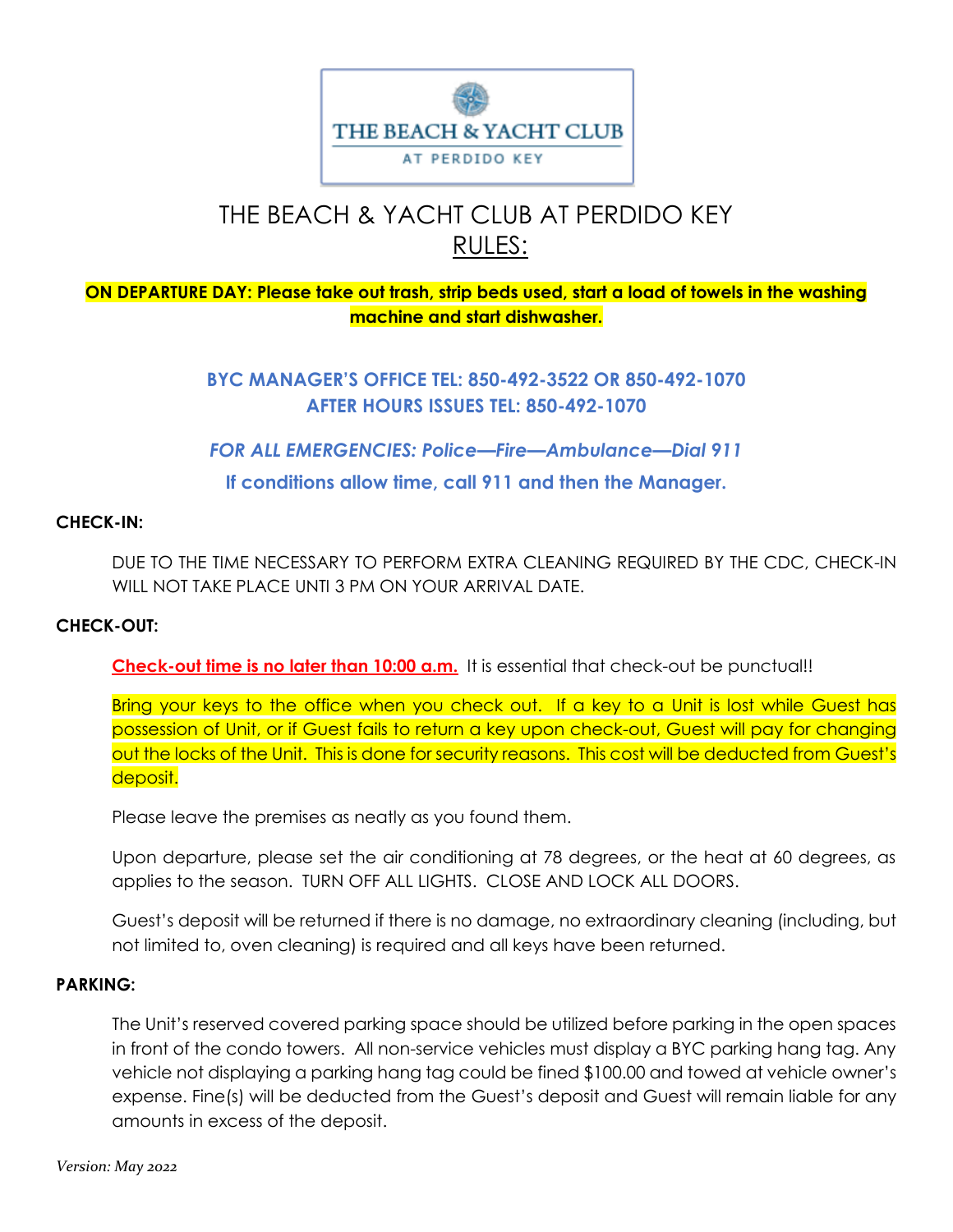

## **CONDITIONS OF RENTAL:**

The maximum number of guests per Unit is (6) persons (including children) in a two-bedroom Unit, (8) persons (including children) in a three-bedroom Unit. This rule will be strictly enforced.

Should you lock yourself out of your unit, a \$25 fee will be charged for access after 9:00 p.m. Fee(s) will be deducted from the Guest's deposit and Guest will remain liable for any amounts in excess of the deposit.

Units will not be rented to guests under the age of 25. Guests obtaining reservations under false pretenses will be subject to eviction and loss of deposit.

Minimum reservation period is three days.

Arrangements for "live-aboard" boat guests can only be made with prior approval of the Manager.

Minimum reservation period is three (3) days in the Off Season and weekly only (Sat to Sat) during May 16- Sept 10.

## **CONDO COMMON AREAS: (WALKWAYS, HALLWAYS, ELEVATORS, STAIRWAYS)**

Warning notices will be given first for rule violations. (i.e. leaving items in common areas such as floats, coolers, beach, pool & fishing items or on balconies (no hanging towels on the rails); offensive language and/or behavior, etc.). Each subsequent offense for the same unit will incur a \$100 fine for each infraction which will be deducted from your deposit. No loitering or playing in elevators, stairways or lobbies will be permitted. Fine(s) will be deducted from the Guest's deposit and Guest will remain liable for any amounts in excess of the deposit.

#### **BALCONIES AND PATIOS:**

Balconies or patios shall be used only in a considerate way and for commonly intended purposes. No hanging of garments, towels or other objects. Please do not throw anything from balconies or patios, including cigarette butts and water balloons (very dangerous!) CHARCOAL & GAS grills are not allowed on balconies or patios. Small tabletop portable electric grills are allowed.

#### **ANIMALS:**

WITH PRIOR PERMISSION of the Unit's owner, house-trained pets may be allowed in a Unit. If so, a non-refundable pet fee of \$150 will charged. The rules and laws of the State of Florida and Escambia County regarding pets are strictly enforced.

No animals are allowed in the clubhouse, pool area or on the beach.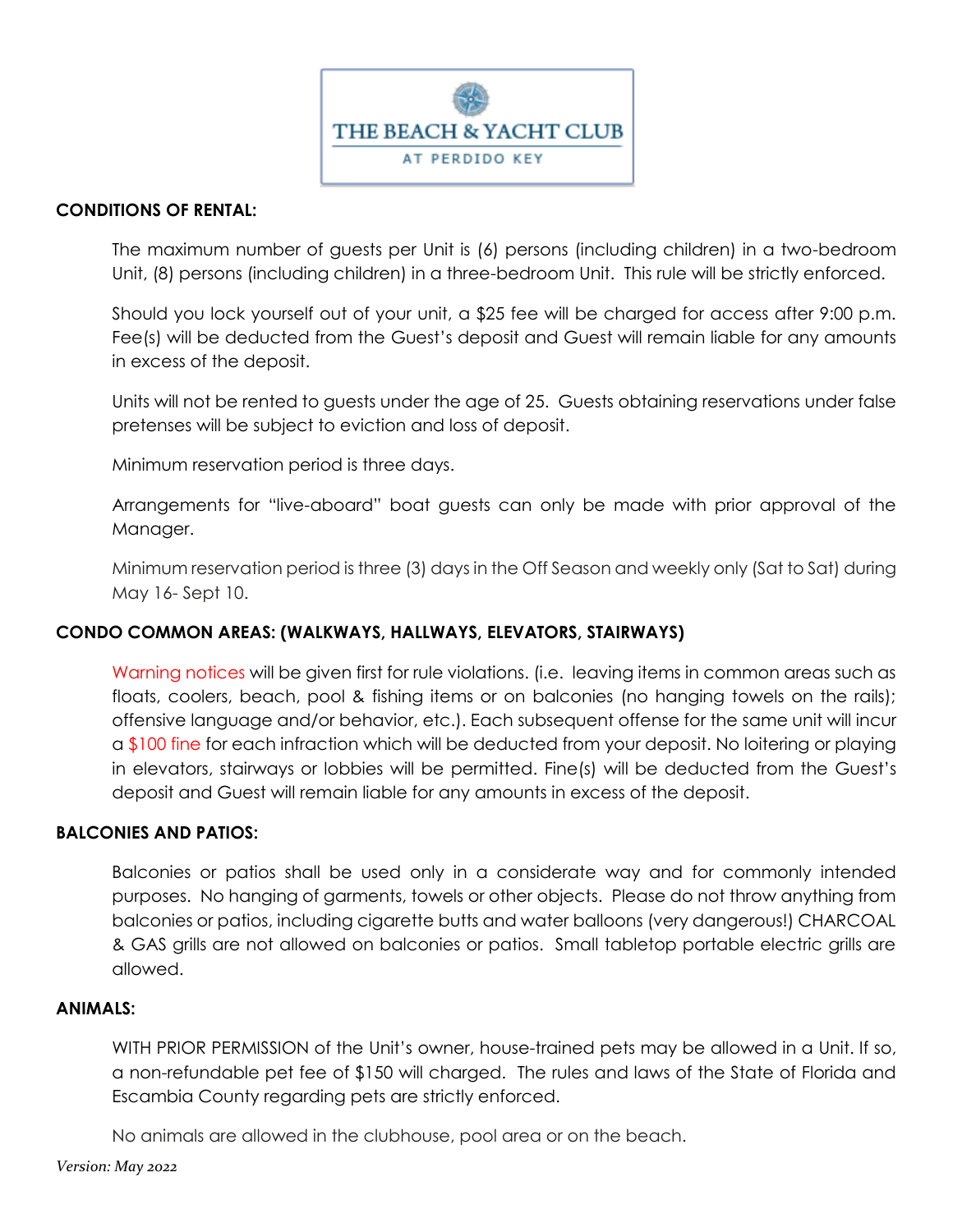

Dogs must be kept quiet. No barking will be allowed.

Pet waste bags are provided at the outside corner of each tower and in front of the tennis pavilion. Failure to clean up and properly dispose of pet waste can result in a \$100.00 fine. Guests are requested to respect the boundaries of the pet walk areas. Fine(s) will be deducted from the Guest's deposit and Guest will remain liable for any amounts in excess of the deposit.

## **PERSONAL CONDUCT:**

The use or possession of any illegal controlled substance on the premises of the Beach & Yacht Club is prohibited.

The excessive use of alcoholic beverages shall be deemed a nuisance and inconvenience to others and could lead to possible eviction and prosecution by authorities.

## **TENNIS COURTS and PAVILION:**

Use of the tennis courts is on a first-come and first-use basis. Please do not tie up courts for over one hour if people are waiting. At night, please turn lights off when leaving the courts.

The grill area is provided for your convenience at the Tennis Pavilion. Please adhere to the posted grill rules which include:

- ◆ Clean grill & grill area after use.
- Supervise children around hot grills.
- Make sure ALL knobs are turned to the OFF position before leaving the grilling area.
- Turn the tank knob OFF.
- Be courteous with your time at the grill if others are waiting to grill.

## **CLUBHOUSE:**

The Clubhouse will be open during the day. Exercise equipment is available for use in the Fitness Center for all Guests daily on a first-come, first serve basis. Guests must follow posted instructions for each piece of equipment. Equipment must be wiped down with the provided cleaning supplies after using and returned to appropriate setting or location.

## **NO SMOKING:**

No smoking is permitted in rental Units, the Clubhouse or the Tennis Pavilion. If smoking does occur (i) Guest is responsible to reimburse BYC for all damage caused by smoking including, but not limited to, stains, burns, odors and/or removal of debris;(ii) Guest, Guest's guests, and all others may be required to immediately leave the Premises, or be removed from the Premises; (iii) Guest is in breach of these Rules; and(iv) Guest forfeits his/her right to return of any Damage Deposit. Guest understands and agrees that the Damage Deposit may be insufficient to